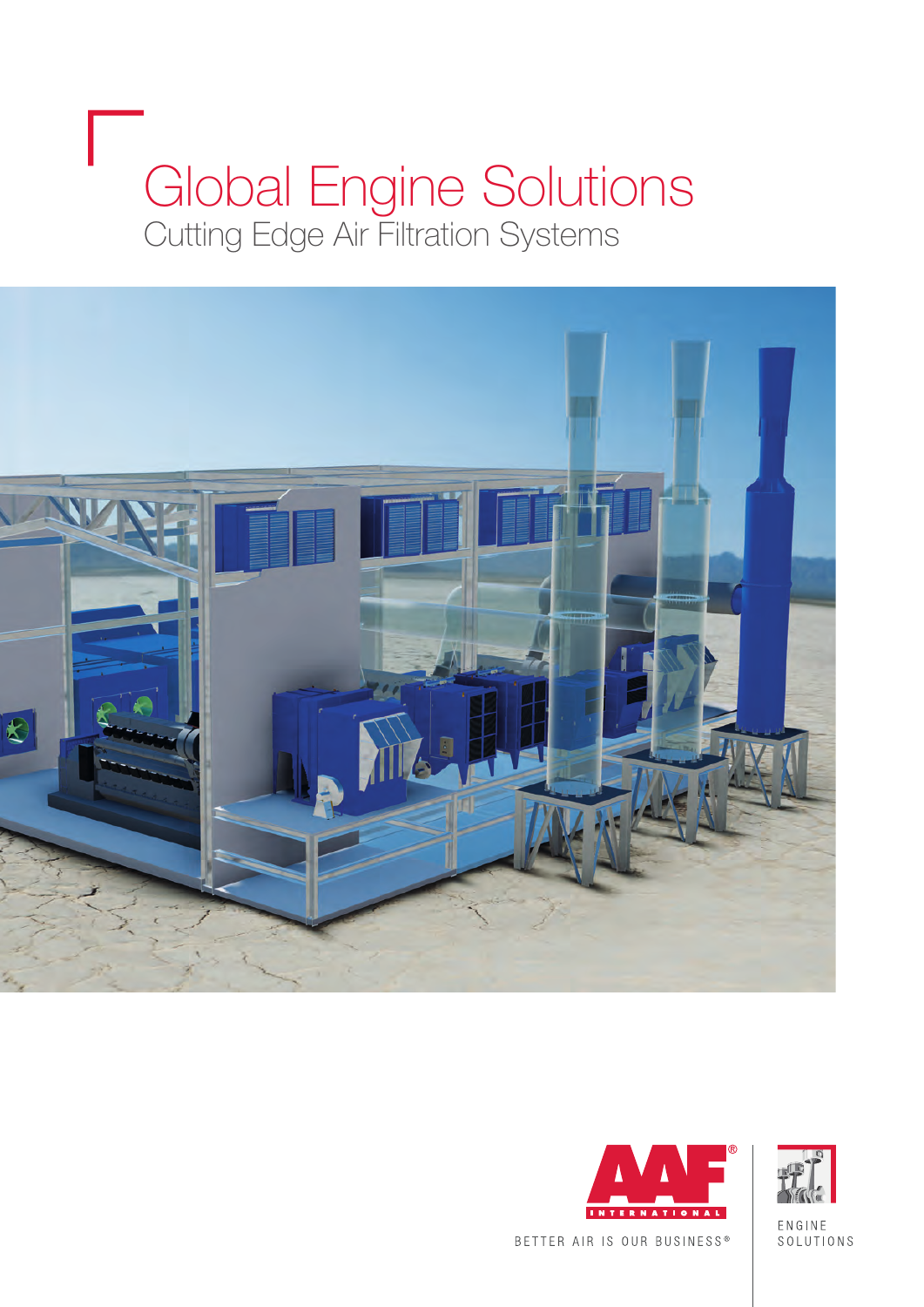

## Air Intake & Ventilation Systems

For more than 90 years, AAF has been providing air filtration solutions for industrial processes around the world. Our Power and Industrial division offers the widest range of filtration solutions to enhance your rotating machinery. Our products are currently used in thousands of installations around the world, protecting small and large engines in arduous environments from soaking salt spray to blowing desert sand.

AAF designs cutting edge Air Intake and Ventilation systems for both new- build and existing installations. Our products meet all industry and original manufacturers (OEM) standards, ensuring superior protection, cleaner air, greater fuel efficiency and extended maintenance intervals.

#### Main Applications

- I Power Generation
- I Oil & Gas
- I Railraod
- I Marine
- I Offshore

### Air Intake Solutions

- I Oil Bath Filter
- I Self-Cleaning Filter
- I Static Filter
- I Inertial Filter
- I Sand Filter
- I Weather protection

### Air Cooling Solutions

- I Evaporative cooler
- I Chiller
- I Cold water coil
- I Fogging

### Air Heating Solutions

- I Anti-icing nozzle
- I Infra-red
- I Hot water coil
- I Steam coil



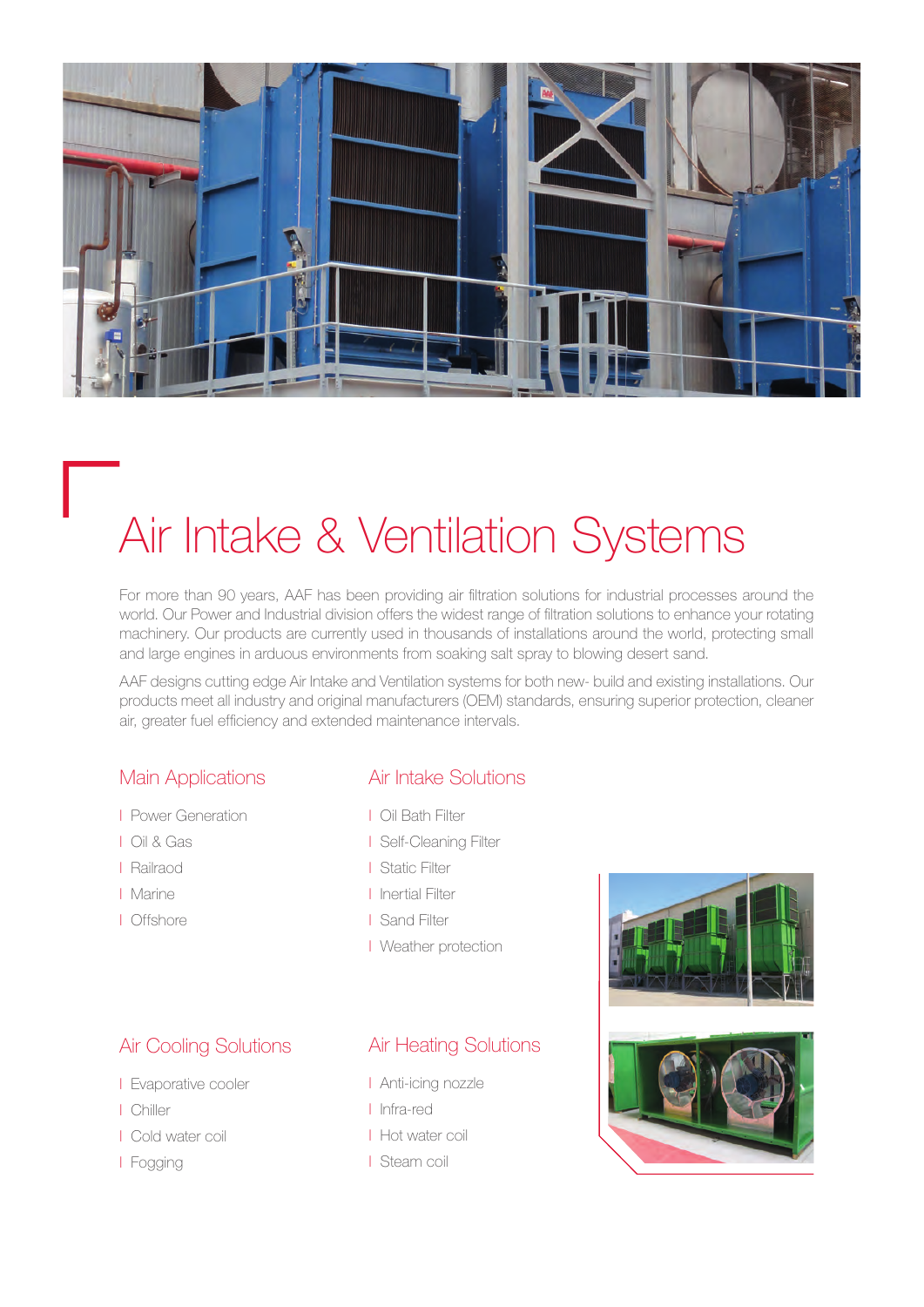

### Acoutic Solutions & Engineering

AAF designs acoustic solutions that suit to a wide range of noise issues within various diesel and gas engine applications. Indeed exhaust and air intake acoustic treatment are required in many applications, AAF provides full-service noise control systems.

Our acoustic solutions are tailored to meet customers' specific requirements. The acoustics division is a multi-disciplined team with years of experience in the power generation sector. As a provider of turnkey solutions, AAF will take control of the entire project from design and manufacture through to installation.

### Acoustic Products

- I Inlet silencers
- I Exhaust silencers
- I Ventilation silencers
- I Acoustic enclosures
- I Control rooms
- I Buildings
- I Barriers
- I Cladding

### Acoustic Services

- I Feasibility studies
- I Consultation
- I Modelling & mapping
- I Design & engineering
- I Production
- I Installation
- I Control & maintenance